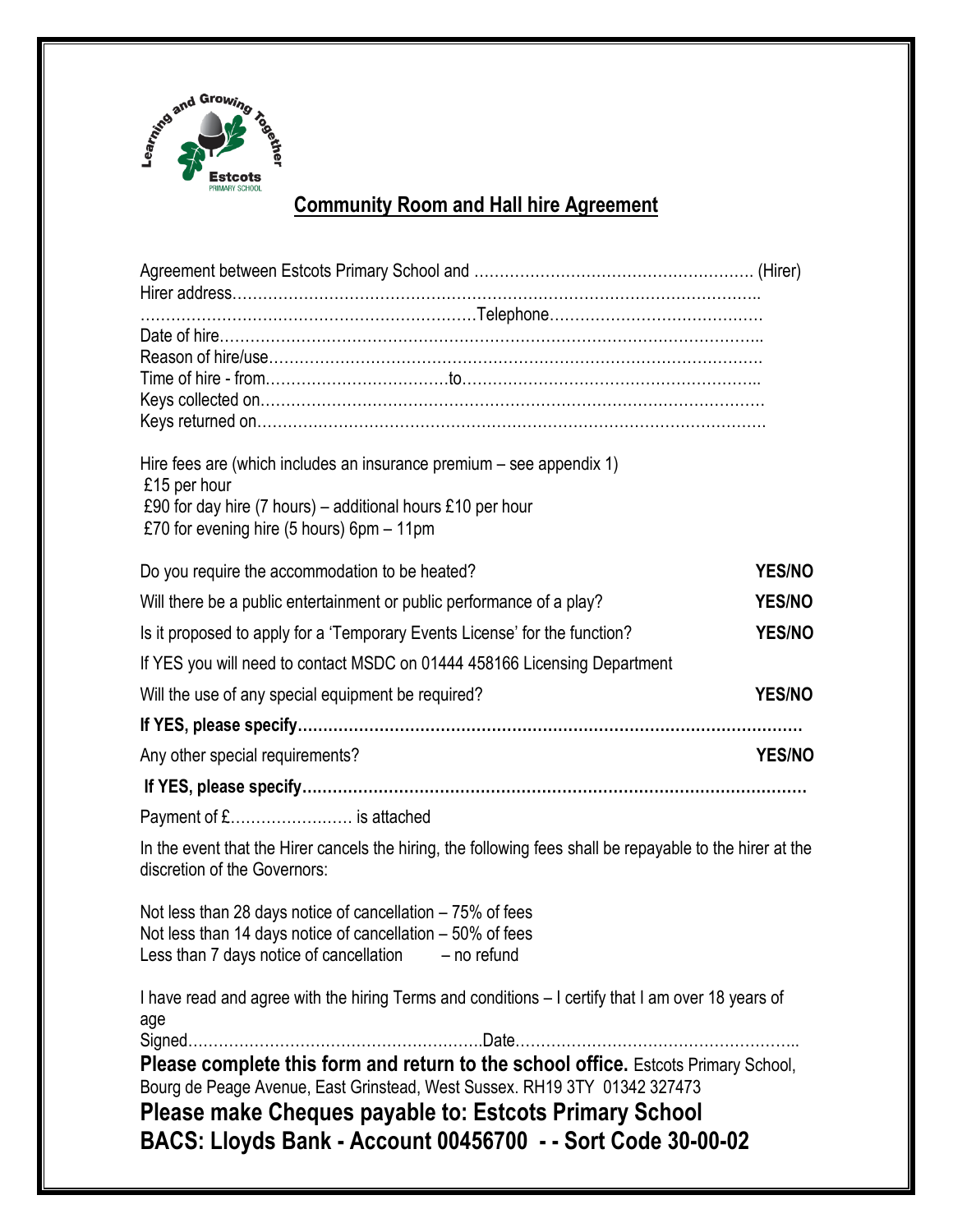1.The Hirer shall indemnify the Governors of Estcots Primary School and West Sussex County Council against all claims for damages, compensation and/or costs in respect of:

- (i) bodily injury or illness to Third Parties, and/or
- (ii) damage to Third Party property caused by or arising out of or being incidental to the Hirer's use of the premises.

2. The Hirer shall be responsible for loss or damage to the school premises and contents therein the property of the West Sussex County Council.

3. The Governors do NOT hold licenses for (a) public dancing, music or any other public entertainment and (b) public performance plays.

4. The Hirer shall be responsible for ensuring compliance with the provisions of the Licensing Acts for the sale of intoxicating liquor.

5. The Hirer shall be responsible for ensuring that any gaming or lottery, which takes place on the School premises, complies with the relevant legislation.

6. The Hirer shall be responsible for complying with the legislation relating to copyright in relation to the hiring and with the legislation relating to the copyright in relation to the hiring and requirements of the Performing Rights Society Limited and Phonographic Performance Limited concerning the performance respectively of musical work and sound recordings on the premises. The Hirer indemnifies the County Council against any breach of this condition.

7. The kitchen area will be limited to the use of hot water and washing up sinks. The Hirer will be responsible for their own provision of crockery, cutlery and glasses. Cleaning materials will be provided. The kitchen must be left in a clean and tidy condition. On no account should foodstuffs stored in the cupboards be used by the hirer.

8. The Hirer is responsible for good order to be maintained during the hiring and will provide an adequate number of stewards throughout the hiring.

9. No Smoking on the school premises is allowed.

10. The wearing of nailed or stiletto heels is prohibited.

11. The Hirer will be responsible for providing any first aid facilities that deems necessary in accordance with Health and Safety (first aid) Regulations 1981.

12. No function shall extend beyond the hiring period and the hirer shall completely vacate the premises and grounds by that time, unless special arrangements have been agreed on behalf of the Governors.

13. School furniture (other than chairs in the hired accommodation) and equipment shall not be moved except by prior arrangement.

14. Parking by the Hirer is permitted in the school car park.

15. Bouncy castles may only be used with prior consent and must not be larger than 10' x 12'.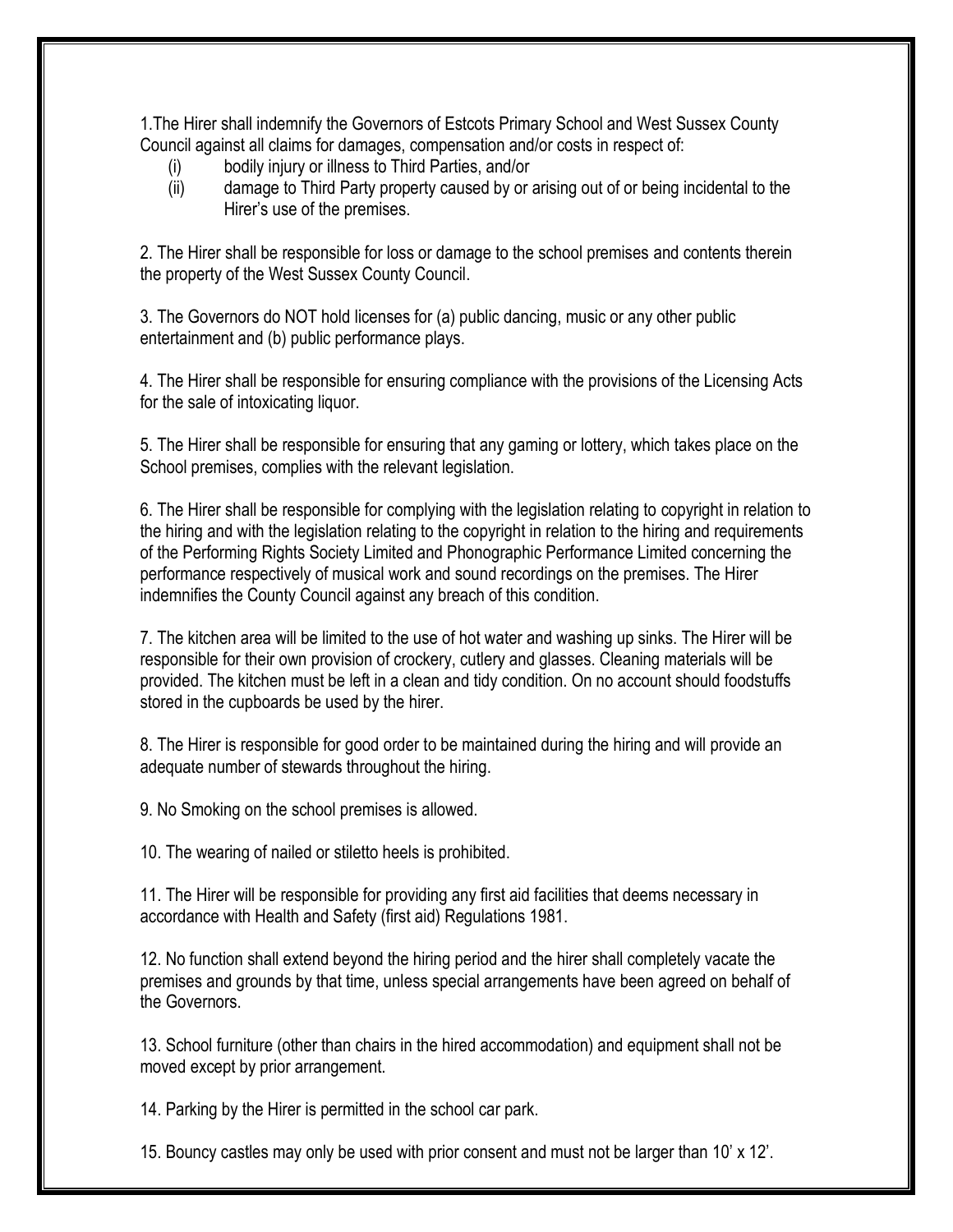16. Any electrical equipment used by the Hirer or must follow safety regulations – be less than 1 year old or have an up to date PAT certificate.

17. Helium balloons are not permitted in the school hall unless they are weighted down. The Governors reserve the right to recover from the hirer any additional expenses incurred as a result of non-compliance with this condition.

18. Smoke machines are prohibited in the school. The Governors reserve the right to recover from the hirer any additional expenses incurred as a result of non-compliance with this condition.

19. Football parties cannot be held in the school hall. Football parties can take place outside on the MUGA.

20. After use, the Hirer must leave the premises in a clean and tidy condition, the Hirer's property removed, appliances switched off and lighting extinguished. **All rubbish must be taken home with the hirer**. The Governors reserve the right to recover from the Hirer any additional expenses incurred as a result of non-compliance with this condition.

21. No nails or screws shall be driven into the walls, floors, ceilings, furniture or fittings and no placards shall be affixed to any part of the premises. No Blutack or sellotape is to be used on any of the walls of the school.

22. The Governors reserve the right to require the Premises supervisor to be in attendance for the preservation of good order and safety and to recover from the hirer any additional expenses incurred as a result of this condition.

23. Any alteration or addition to the school lighting or electrical heating systems is strictly forbidden, except with the written consent of the Governors.

24. If any equipment is required, it must be clearly stated on the application form. An additional charge will be made for this service and the school must be satisfied that a competent person will supervise the use of the equipment.

25 a). The Hirer will follow fire evacuation procedures and will be responsible for the safety of their guests. The fire assembly point is the school Plaza and all fire exits are clearly marked and should be unlocked upon arrival at the venue.

25 b). The Hirer must have a mobile on site ay all times to be able to call the emergency services if required.

26. The Governors reserve the right to cancel any hiring without notice if:-

- (i) The accommodation will, due to circumstances outside their control, be unavailable for the hire period, or
- (ii) the hirer has failed to disclose material information concerning the proposed hiring, or
- (iii) there are reasonable grounds to conclude that the Conditions of hire may be breached to a material extent.

In the event of (i) all hiring fees will be refunded to the hirer but the Governors shall have no further liability to the hirer. In the event of (ii) and (iii) any refund of hiring shall be at the discretion of the Governors.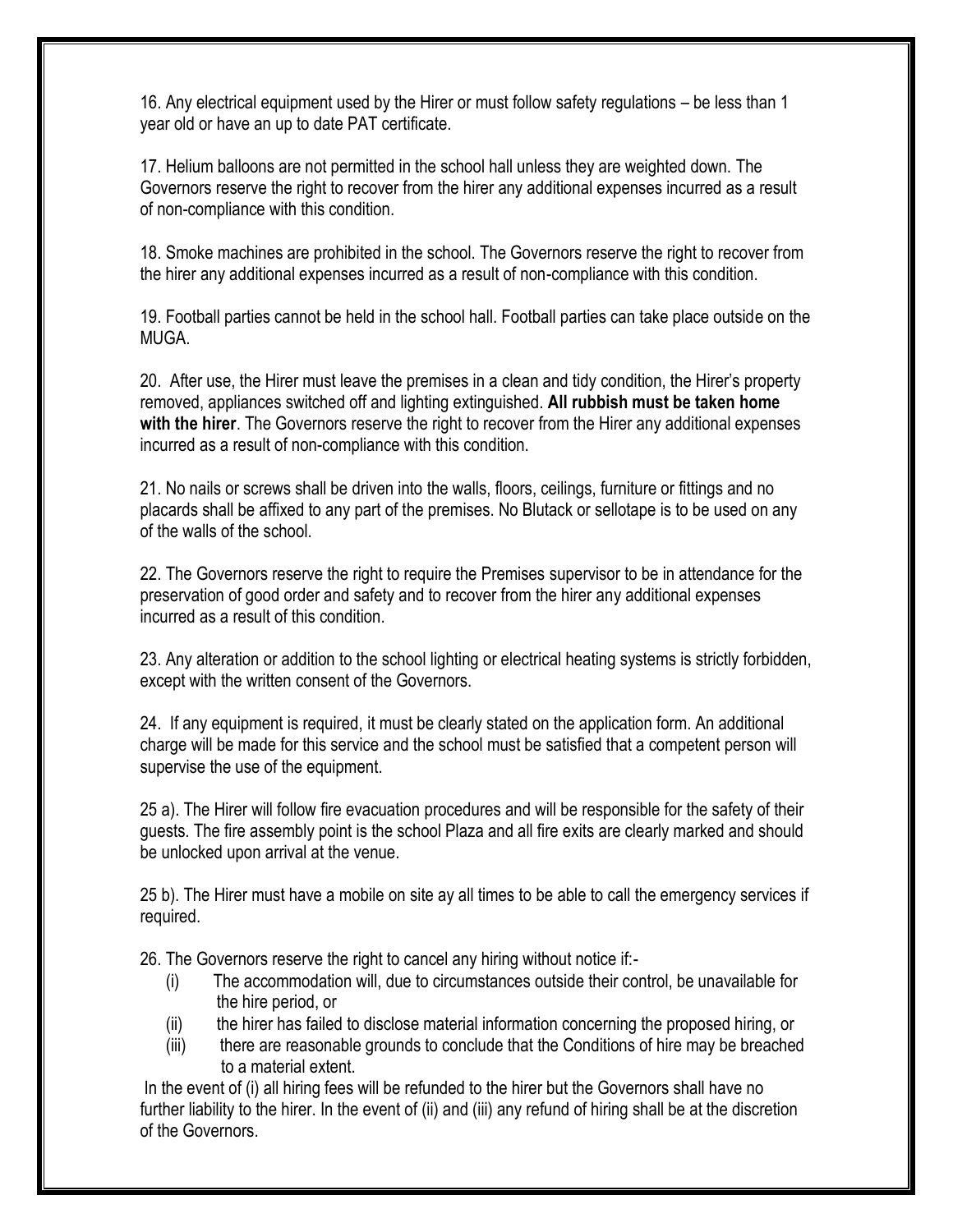# **Appendix 1**

#### HIRER'S INSURANCE – INDEMNITY CLAUSE

#### A. INJURY TO PERSONS OR PROPERTY

- 1. The Hirer shall indemnify West Sussex County Council against all claims for damages, compensation and/or costs in respect of: -
	- (i) bodily injury or illness to Third Parties, including the County Councils servants and agents or Governors and/or
	- (ii) damage or loss to Third Party property caused by, or arising out of, or being incidental to the hirer's use of the premises.
- 2. The Hirer shall effect adequate insurance to cover this liability with a preferred minimum limit of indemnity of £10 million, although £5 million is acceptable subject to approval from the Litigation, Insurance and Risk Management Section at West Sussex County Council.

The Hirer shall effect adequate insurance to cover this liability: -

### B. DAMAGE TO PREMISES AND EQUIPMENT

- 1. The Hirer shall be responsible for the loss of, or damage to the premises and contents therein, which is the property of West Sussex County Council, except when loss or damage to the premises or contents are as a result of the negligence of West Sussex County Council.
- 2. The Hirer shall effect adequate insurance in respect of such loss or damage.

Hirers who have no Public Liability Insurance, must as a condition of the proposed hiring, take out the Hirer's Insurance arranged by West Sussex County Council, (provided they do not fall within the definition of the exclusions listed below) and the premium must be added to the hiring fee payable.

#### HIRERS INSURANCE

In accordance with the terms of hiring it is customary to require persons/organisations to accept responsibility for damage to the premises and its equipment and for Third Party claims involving injury to persons and/or damage to property.

Due to difficulties experienced by non commercial hirers in arranging Public Liability Insurance with a Limit of Indemnity of £10 million, the County Council has arranged the following policy: -

### **WEST SUSSEX COUNTY COUNCIL – ON BEHALF OF NON-COMMERCIAL INDIVIDUALS AND ORGANISATIONS HIRING COUNTY COUNCIL SCHOOLS, COMMUNITY COLLEGES, EDUCATION CENTRES AND OTHER WEST SUSSEX COUNTY COUNCIL PROPERTIES**

#### OPERATIVE CLAUSE

The indemnity will cover individual hirers for their legal liability for injury/illness to third parties and/or loss/damage to their property, and loss or damage to the premises and contents hired, including such liability that may be imposed on the hirer under the terms of the hiring agreement.

#### LIMITATIONS

For loss/damage caused other than by Fire or Explosion, cover is limited to £10,000 per hiring and is subject to an excess of £100.

Damage resulting from Fire or Explosion is limited to £10 million.